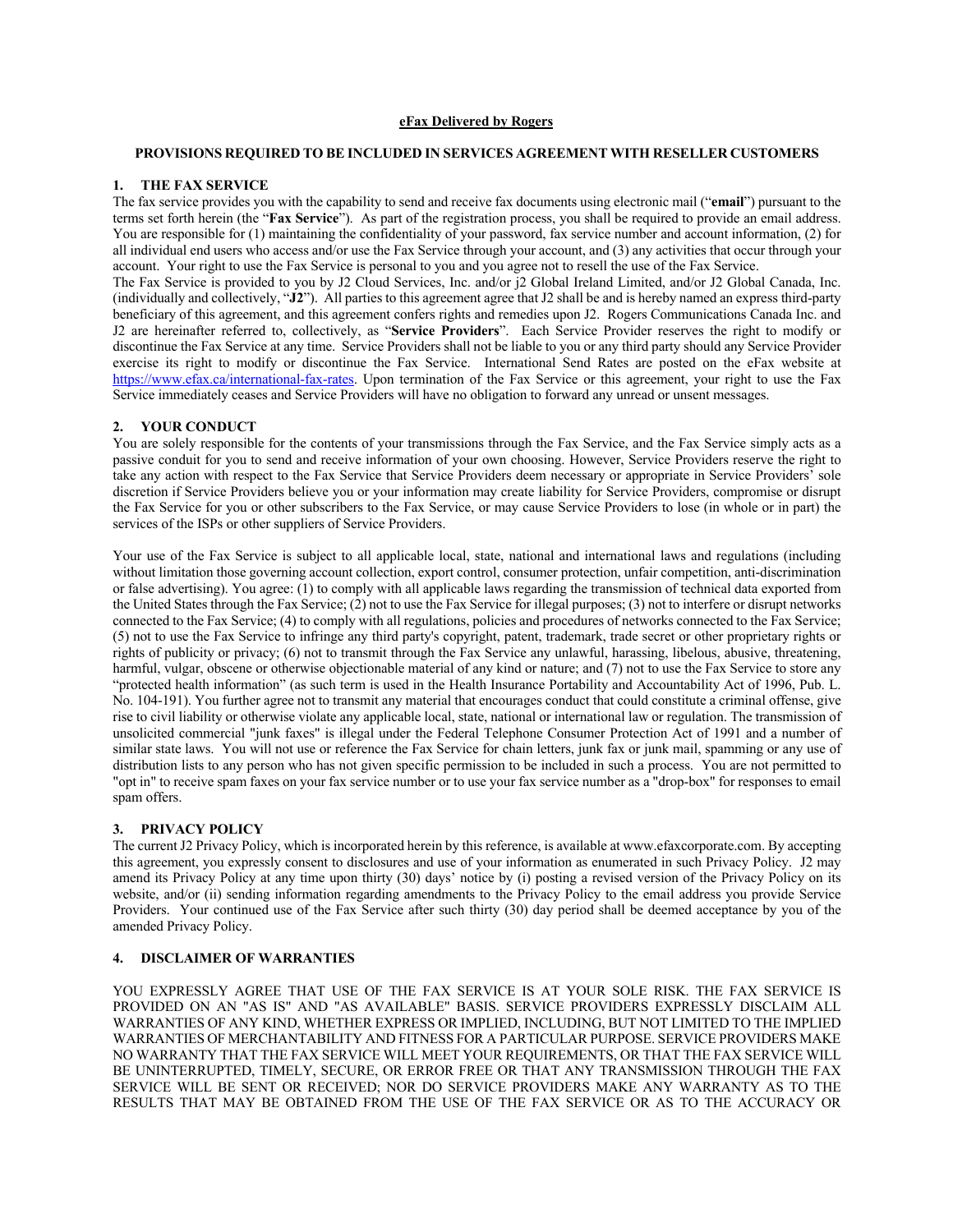RELIABILITY OF ANY COMMUNICATIONS OR TRANSMISSIONS, OR THE ACCURACY OF ANY TRANSLATION OR ALTERATION OF YOUR TRANSMISSIONS OR DATA, OR THE ACCURACY OF ANY INFORMATION OBTAINED THROUGH THE FAX SERVICE, OR THE ACCURACY OR RELIABILITY OF ANY FILTERING TECHNOLOGY USED IN CONNECTION WITH THE FAX SERVICE, OR THAT DEFECTS IN THE SOFTWARE WILL BE CORRECTED. YOU UNDERSTAND AND AGREE THAT ANY MATERIAL AND/OR DATA DOWNLOADED OR OTHERWISE OBTAINED THROUGH THE USE OF THE FAX SERVICE IS DONE AT YOUR OWN DISCRETION AND RISK AND THAT YOU WILL BE SOLELY RESPONSIBLE FOR ANY DAMAGE TO YOUR COMPUTER SYSTEM OR LOSS OF DATA THAT RESULTS FROM THE DOWNLOAD OF SUCH MATERIAL AND/OR DATA. YOU ASSUME FULL RESPONSIBILITY AND RISK OF LOSS RESULTING FROM UNAUTHORIZED ACCESS TO OR ALTERATION OF YOUR TRANSMISSIONS, DATA OR FILES UPLOADED, HOSTED OR TRANSMITTED VIA THE FAX SERVICE, EVEN IF ADVISED OF THE POSSIBILITY OF SUCH DAMAGES, WHETHER ARISING UNDER ANY THEORY OF CONTRACT, TORT (INCLUDING NEGLIGENCE), STRICT LIABILITY OR OTHERWISE. SERVICE PROVIDERS MAKE NO WARRANTY REGARDING ANY GOODS OR SERVICES PURCHASED OR OBTAINED THROUGH THE FAX SERVICE OR ANY TRANSACTIONS ENTERED INTO THROUGH THE FAX SERVICE. SERVICE PROVIDERS ASSUME NO RESPONSIBILITY FOR THE DELETION OR FAILURE TO STORE FAX AND EMAIL MESSAGES. NO ADVICE OR INFORMATION, WHETHER ORAL OR WRITTEN, OBTAINED BY YOU FROM SERVICE PROVIDERS OR THROUGH THE FAX SERVICE SHALL CREATE ANY WARRANTY NOT EXPRESSLY MADE HEREIN. SOME JURISDICTIONS DO NOT ALLOW THE EXCLUSION OF CERTAIN WARRANTIES, SO SOME OF THE ABOVE EXCLUSIONS MAY NOT APPLY TO YOU.

# **5. LIMITATION OF LIABILITY**

IN NO EVENT SHALL SERVICE PROVIDERS BE LIABLE FOR ANY INDIRECT, INCIDENTAL, PUNITIVE, SPECIAL OR CONSEQUENTIAL DAMAGES, RESULTING FROM THE USE OR THE INABILITY TO USE THE FAX SERVICE OR FOR COST OF PROCUREMENT OF SUBSTITUTE GOODS AND SERVICES OR RESULTING FROM ANY GOODS OR SERVICES PURCHASED OR OBTAINED OR MESSAGES RECEIVED OR TRANSACTIONS ENTERED INTO THROUGH THE FAX SERVICE OR RESULTING FROM UNAUTHORIZED ACCESS TO OR ALTERATION OF YOUR TRANSMISSIONS OR DATA, INCLUDING BUT NOT LIMITED TO, DAMAGES FOR LOSS OF PROFITS, USE, DATA OR OTHER INTANGIBLE, EVEN IF SERVICE PROVIDERS HAVE BEEN ADVISED OF THE POSSIBILITY OF SUCH DAMAGES. SERVICE PROVIDERS' LIABILITY TO YOU OR ANY THIRD PARTIES IS LIMITED TO \$50. SOME JURISDICTIONS DO NOT ALLOW THE LIMITATION OR EXCLUSION OF LIABILITY FOR INCIDENTAL OR CONSEQUENTIAL DAMAGES SO SOME OF THE ABOVE LIMITATIONS MAY NOT APPLY TO YOU.

# **6. INDEMNIFICATION**

You agree to indemnify and hold Service Providers and their affiliates, officers and employees, harmless from any claim or demand, including reasonable attorneys' fees, made by any third party due to or arising out of your use of the Fax Service, your violation of this agreement, or the infringement by you, or another user of the Fax Service on your behalf, of any third party intellectual property right.

# **7. PORTING**

YOU UNDERSTAND AND AGREE THAT YOU WILL HAVE USE OF THE FAX SERVICE NUMBERS THAT ARE PROVIDED AS PART OF THE FAX SERVICE (EACH SUCH FAX SERVICE NUMBER IS REFERRED TO HEREINAFTER A "DID") ONLY UNTIL THE END OF THE TERM OF YOUR AGREEMENT, UNLESS YOU SATISFY THE REQUIREMENTS FOR A PORTED DID (AS DEFINED BELOW) AS SET FORTH BELOW. J2 IS GRANTING YOU REVOCABLE PERMISSION TO USE SUCH DID(S) IN ACCORDANCE WITH THIS AGREEMENT FOR THE LENGTH OF THE TERM OF THE AGREEMENT. YOU UNDERSTAND AND AGREE THAT J2 IS THE CUSTOMER OF RECORD OF ALL DID(S) PROVIDED AS PART OF THE FAX SERVICE AND, THEREFORE, J2 HAS CERTAIN RIGHTS WITH RESPECT TO THE DID(S), INCLUDING WITHOUT LIMITATION CERTAIN RIGHTS RELATING TO THE PORTING OF DID(S). AS THE CUSTOMER OF RECORD FOR THE DID(S), J2 HAS A DIRECT RELATIONSHIP WITH THE TELEPHONE COMPANY THAT PROVIDES THE UNDERLYING TELECOMMUNICATIONS THAT SUPPORT THE FAX SERVICE YOU RECEIVE.

YOU UNDERSTAND AND AGREE THAT J2 IS NOT, ITSELF, A TELEPHONE COMPANY AND THEREFORE J2 IS NOT UNDER ANY LEGAL OBLIGATION TO PERMIT YOU TO PORT ANY DID(S) PROVIDED AS PART OF THE FAX SERVICE UNLESS THEY ARE PORTED DID(S) AND YOU SATISFY THE REQUIREMENTS SET FORTH BELOW. YOU UNDERSTAND AND AGREE THAT YOU ARE EXPRESSLY PROHIBITED FROM CAUSING OR ATTEMPTING TO CAUSE SUCH DID(S) TO BE TRANSFERRED TO ANY OTHER SERVICE PROVIDER, TELEPHONE CARRIER OR ANY OTHER PERSON OR ENTITY UNLESS THEY ARE PORTED DID(S) AND YOU SATISFY THE REQUIREMENTS SET FORTH BELOW.

YOU UNDERSTAND AND AGREE THAT FOLLOWING THE TERMINATION OF THE FAX SERVICE FOR ANY REASON, THE DID(S) PROVIDED BY J2 AS PART OF THE FAX SERVICE AND ANY PORTED DID(S) WHICH YOU FAIL TO REQUEST TO PORT AS SET FORTH BELOW MAY BE RE-ASSIGNED IMMEDIATELY TO ANOTHER CUSTOMER, AND YOU AGREE THAT J2 WILL NOT BE LIABLE FOR ANY DAMAGES WHATSOEVER (INCLUDING